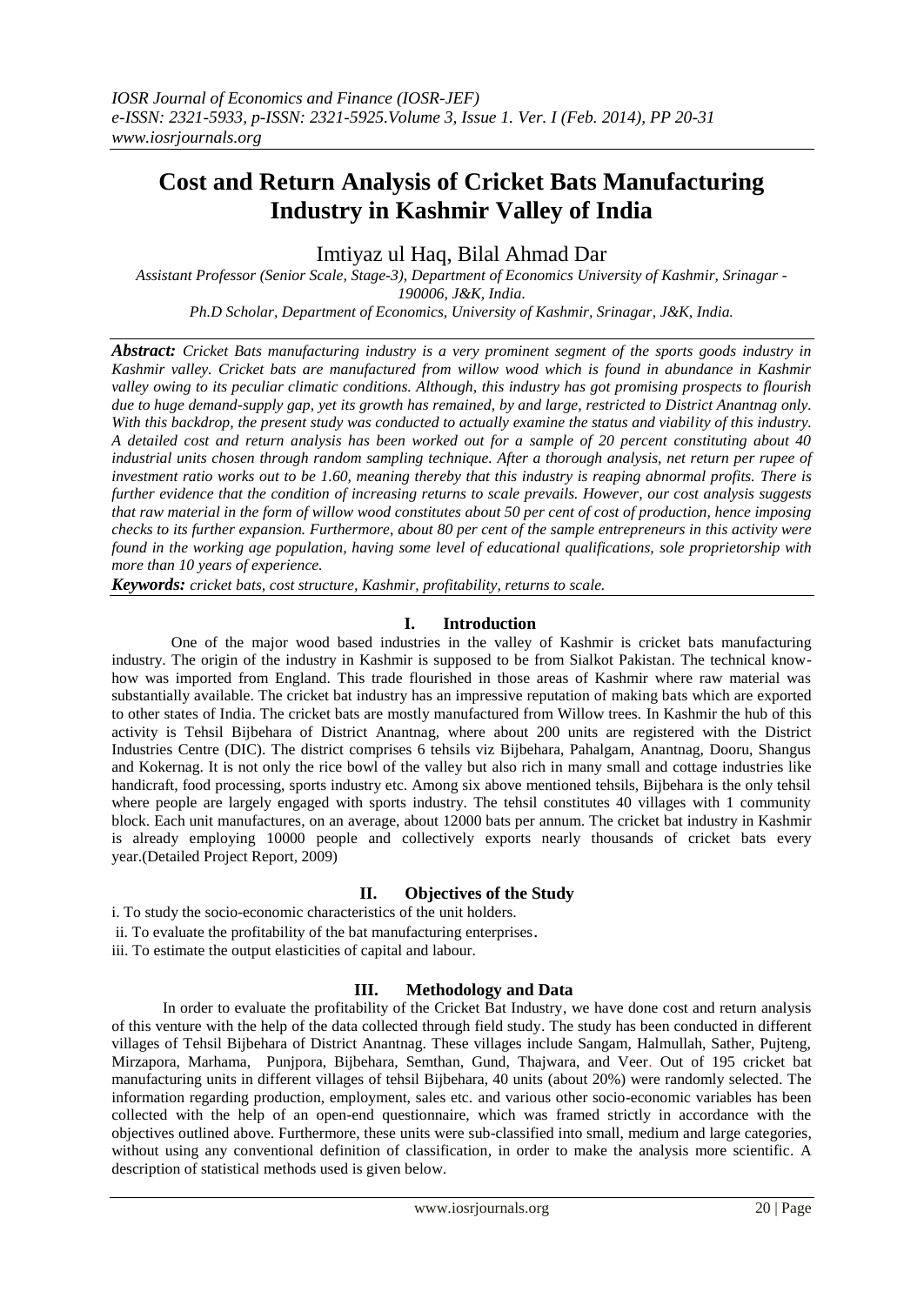# **3.1 Cost and Return Analysis**

 $GR = Q \times P$ ;  $NR = GR - TPC$ ;

 $TPC = TFC + TVC$ ;  $NPM = NR ÷ GR \times 100$ 

NR per Re. of investment (Benefit-Cost ratio) =  $NR = TPC$ 

Where GR = gross revenue,  $Q =$  quantity of output, P = price per unit of output, NR= net returns (profit); TPC = total production cost, TFC= total fixed cost, TVC = total variable cost, and  $NPM = Net$  profit margin.

## **3.2 Cobb Douglas production function**

The Cobb-Douglas production function in its stochastic form is expressed as:

 $Q = AL^{\alpha} K^{\beta} U$ 

Where Q=Output; L=Labour input; K=Capital input;  $\alpha$  and  $\beta$  (constants) are output elasticities of labour and capital respectively and U is a random variable. In order to determine the efficiency of factor inputs in production, information on the specific contribution of input factors is necessary. With a view to evaluate the contribution of each specific input factor in combination with other factors, responsible for change in output level, the Cobb-Douglas production function has been used to estimate the effect of factor inputs such as labour and capital on the output. The general form of Cobb-Douglas production function in its estimation form can be written as:

$$
Log Q = log A + \alpha log L + \beta log K + log U
$$

# **IV. Analysis and Results**

The study has been discussed under the following headings

i. Socio-economic and demographic profile.

ii. Cost and return analysis.

# **4.1 Socio-economic and Demographic Profile**

 The selected unit holders on the basis of age, education, gender and other characteristics were identified and are presented below.



 **Source: Field Survey,2012** 

 The data stratification suggests that out of the total unit holders surveyed majority of the unit holders i.e, 40 per cent were found to have higher secondary education, more than 12 per cent graduates and above, and only 15 per cent with no education. It is noteworthy to mention that no entrepreneur was found to have been trained professionally or possessed technical qualifications to manage the business. According to the information collected from the respondents more than 90 per cent belonged to the working age group of 18-60 years with no female participation, and almost 90 percent of them falling in the category of sole proprietorship. A survey of the respondents further revealed that 80 per cent of the unit holders were having the experience of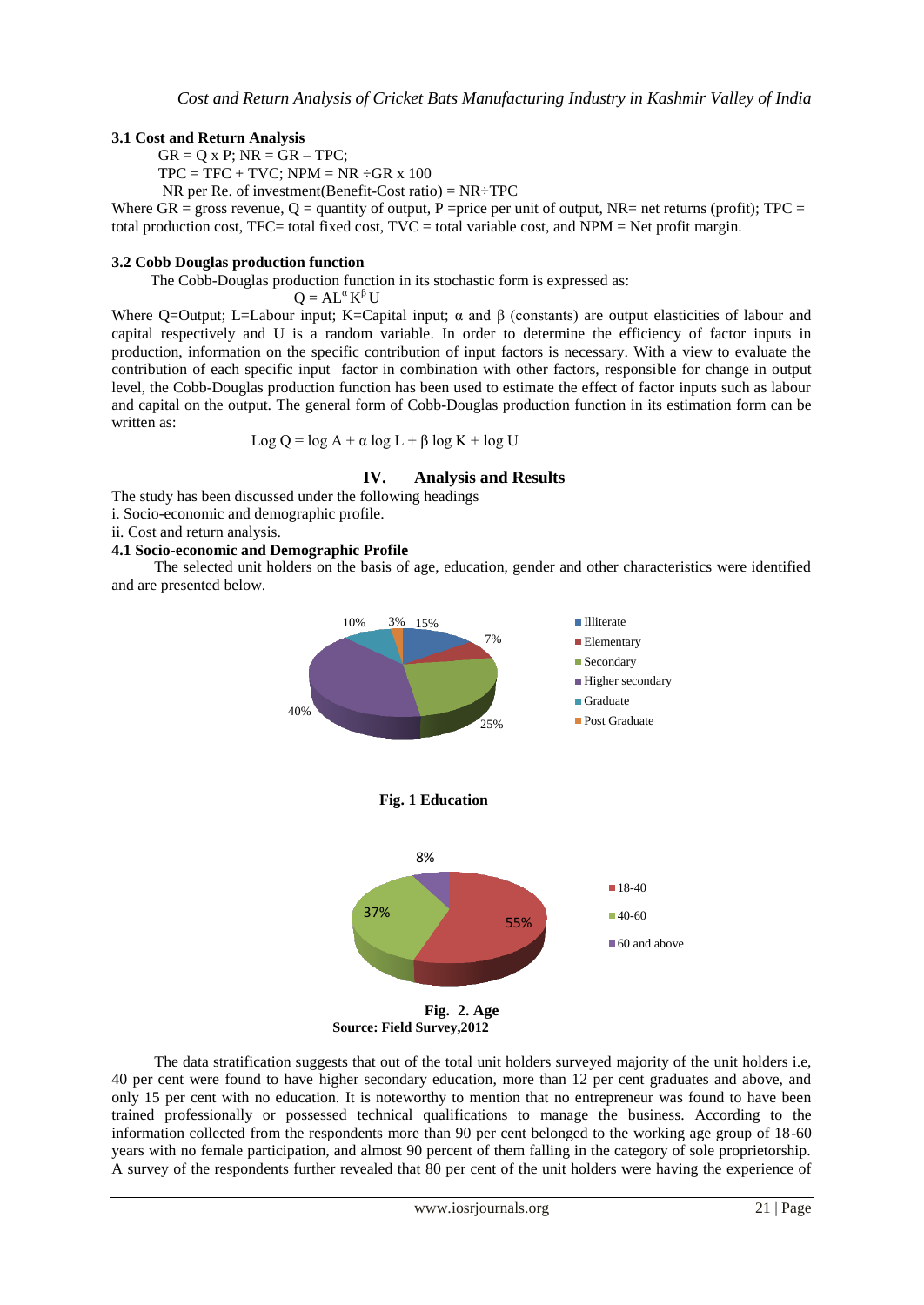running their business for more than 10 years, only 25 percent were dependant on the local banks for the financial resources and about 72 percent managed to have their own funds (Table 1A).



**Fig. 4 Proprietorship Fig. 5 Establishment Time** 

#### **Source: Field Survey,2012 4.2 Cost and Return Analysis**

 In this section a detailed cost and return analysis technique has been employed to work out various components of production process to find out certain ratios as explained in the methodology section. Besides, Cobb-Douglas production function is employed to estimate the contribution of capital and labour to the level of output.

## **4.2.1 Cost Structure**

The cost structure of the industry is discussed under two broad categories- fixed costs and variable costs. The different items of fixed costs are machinery, building, rental value, salary to top management staff, interest, taxes and insurance. The variable costs consist of expenditure on raw material (willow logs), wages, fuel, transport, repair and maintenance, other expenses like expenditure on packing, thread, grips, ragmal, stickers etc.

# **4.2.1.1 Fixed costs**

**i) Capital.** Capital constitutes machinery and building in our study. In order to find out annual value of machinery and building consumed in the process of production, we have to make an assessment of life span of these assets. After deliberating with the respondents the life of these assets was estimated to be about 50 years. From the analysis of the data in Table 1, it was found that, on an average, annual capital consumption was highest in case of business with investment more than 40 lacs, accounting for Rs 0.30 lacs, while as it was found to be lowest in case of business with the investment less than Rs 20 lacs, accounting for Rs 0.11 lacs. For all the three type of unit holders, taken together, average annual capital consumption was calculated to be Rs 0.18 lacs. Capital cost component per unit of output (average cost) was found to be highest in case of large size investment unit holders i.e. Rs 2.1 and lowest in case of small investment unit holders i.e. Rs 1.17. While as it was found to be Rs 1.53 in case of business units with an investment between Rs 20-40 lacs. For all the three categories taken together it was found to be Rs. 1.50.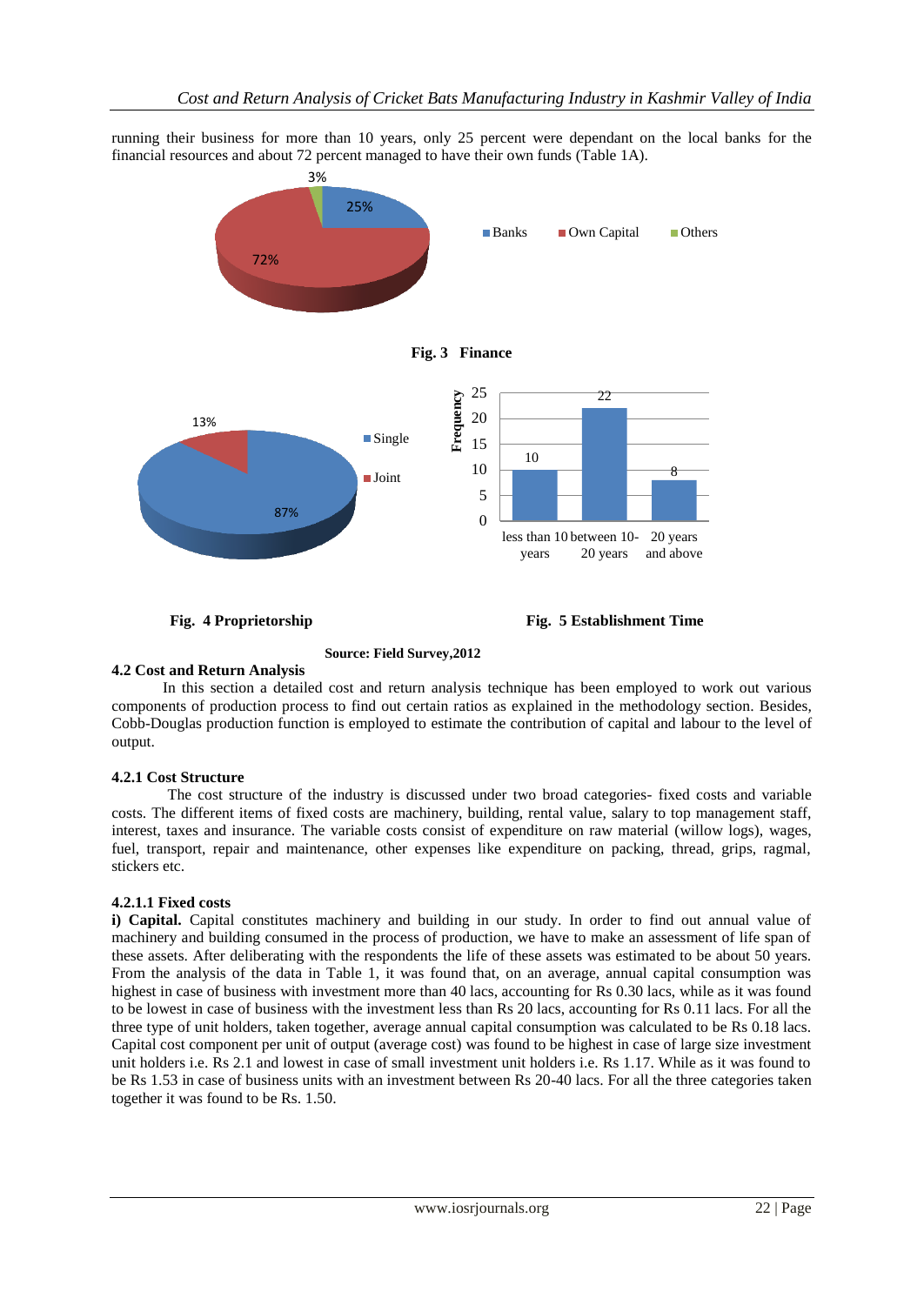| Size of investment<br>(Rs lacs) | Frequency | Annual<br><b>Production</b><br>(Nos. lacs) | <b>Total value</b><br>of capital<br><b>Rs</b> lacs | <b>Total annual</b><br>capital<br>consumption<br><b>Rs</b> lacs | Annual capital<br>consumption<br>(Average)<br><b>Rs</b> lacs | Capital cost<br>component<br>per bat/Rs |
|---------------------------------|-----------|--------------------------------------------|----------------------------------------------------|-----------------------------------------------------------------|--------------------------------------------------------------|-----------------------------------------|
| 1                               | 2         | 3                                          | 4                                                  | $5=4:50$                                                        | $6=5:2$                                                      | $7 = 5 \div 3$                          |
| Below 20                        | 14        | 1.40                                       | 82.1                                               | 1.642                                                           | 0.11                                                         | 1.17                                    |
| $20-40$                         | 22        | 2.86                                       | 220                                                | 4.40                                                            | 0.20                                                         | 1.53                                    |
| 40 and above                    | 04        | 0.60                                       | 63                                                 | 1.26                                                            | 0.30                                                         | 2.10                                    |
| All the three                   | 40        | 4.86                                       | 365.1                                              | 7.30                                                            | 0.18                                                         | 1.50                                    |
|                                 |           |                                            | <b>Source: Field Survey.2012</b>                   |                                                                 |                                                              |                                         |

**Table 1: Capital cost component (category wise)**

**ii) Rental value.** Rental value of the land is one of the important input costs in the cricket bat manufacturing industry. Rental value of land in case of the prospective unit holders was calculated on the basis of its opportunity cost i.e. next best alternative use foregone. We calculated rental value in terms of existing market value of land by taking into account savings rate of 8 percent per annum usually offered by the banks on the fixed deposit. During our field survey the average market value of land, found as Rs 20 lacs per kanal<sup>1</sup>, was multiplied by the total quantity of land held under bat manufacturing units by different class size investment business groups. The total rental value per year in different classes was obtained by applying 8 per cent rate of interest. Finally, in order to calculate the rental value per bat category wise, total rental values in each class was divided by the total annual production of bats. Different rental values in each class are shown in the Table 2.

 Rental value cost component per bat seems to vary inversely with the size of industrial units as is shown in the table. For all the three types of unit holders, taken together, rental value cost component per bat was found to be Rs 18.76. The rental value decreases with increase in size of investment because average production seems to increase with the increase in size of the industrial unit.

**iii) Salary to management staff.** Salary to management staff constitutes an important component of cost in the manufacturing of cricket bats. This component is included in the fixed cost category which is different from daily wages taken as variable cost component. From the data contained in the table it is clear that salary cost component in terms of per unit of output also varies inversely with the size of industry. On an average, salary cost component per unit of output works out to be Rs.13.82. However, it was observed during our field survey that the salaries offered to its employees in this industry remained uniform irrespective of the size of industrial undertaking.

| Size of investment<br>(Rs lacs) | <b>Frequency</b> | Annual<br><b>Production</b><br>(Nos.)<br>lac | land under bat<br>industry<br>(kanals) | Rental<br>value $@$ 8%<br>per annum<br>lacs | <b>Rental value cost</b><br>component per<br>bat/Rs |
|---------------------------------|------------------|----------------------------------------------|----------------------------------------|---------------------------------------------|-----------------------------------------------------|
|                                 |                  |                                              |                                        |                                             | $6 = 5 \div 3$                                      |
| Below 20                        | 14               | 1.40                                         | 18.50                                  | 29.60                                       | 21.14                                               |
| $20-40$                         | 22               | 2.86                                         | 32.50                                  | 52.00                                       | 18.18                                               |
| 40 and above                    | 04               | 0.60                                         | 6.00                                   | 9.60                                        | 16.00                                               |
| All the three                   | 40               | 4.86                                         | 57                                     | 91.20                                       | 18.76                                               |

**Table 2: Rental value cost component (category wise)**

 **Source; Field Survey,2012 Table 3: Salary cost component (category wise)**

| Size of<br>investment<br>(Rs lacs) | Frequency | Annual<br>production<br>(Nos.) lacs | <b>Managerial</b><br>staff (Nos.) | <b>Total</b><br>annual<br>salary<br>lacs | Annual<br>salary<br>(Average)<br>lacs | <b>Salary cost</b><br>component<br>per bat /Rs |
|------------------------------------|-----------|-------------------------------------|-----------------------------------|------------------------------------------|---------------------------------------|------------------------------------------------|
|                                    |           |                                     |                                   |                                          | $6 = 5 \div 2$                        | $7 = 5 \div 3$                                 |
| Below 20                           | 14        | 1.40                                | 28                                | 23.76                                    | 1.68                                  | 16.80                                          |
| 20-40                              | 22        | 2.86                                | 44                                | 36.96                                    | 1.68                                  | 12.92                                          |
| 40 and above                       | 04        | 0.60                                | 8                                 | 6.72                                     | 1.68                                  | 11.20                                          |
| All the three                      | 40        | 4.86                                | 80                                | 67.24                                    | 1.68                                  | 13.82                                          |

**Source: Field Survey,2012**

**.** <sup>1</sup> The cost of the land per kanal is high because the land is located on either sides of the national highway.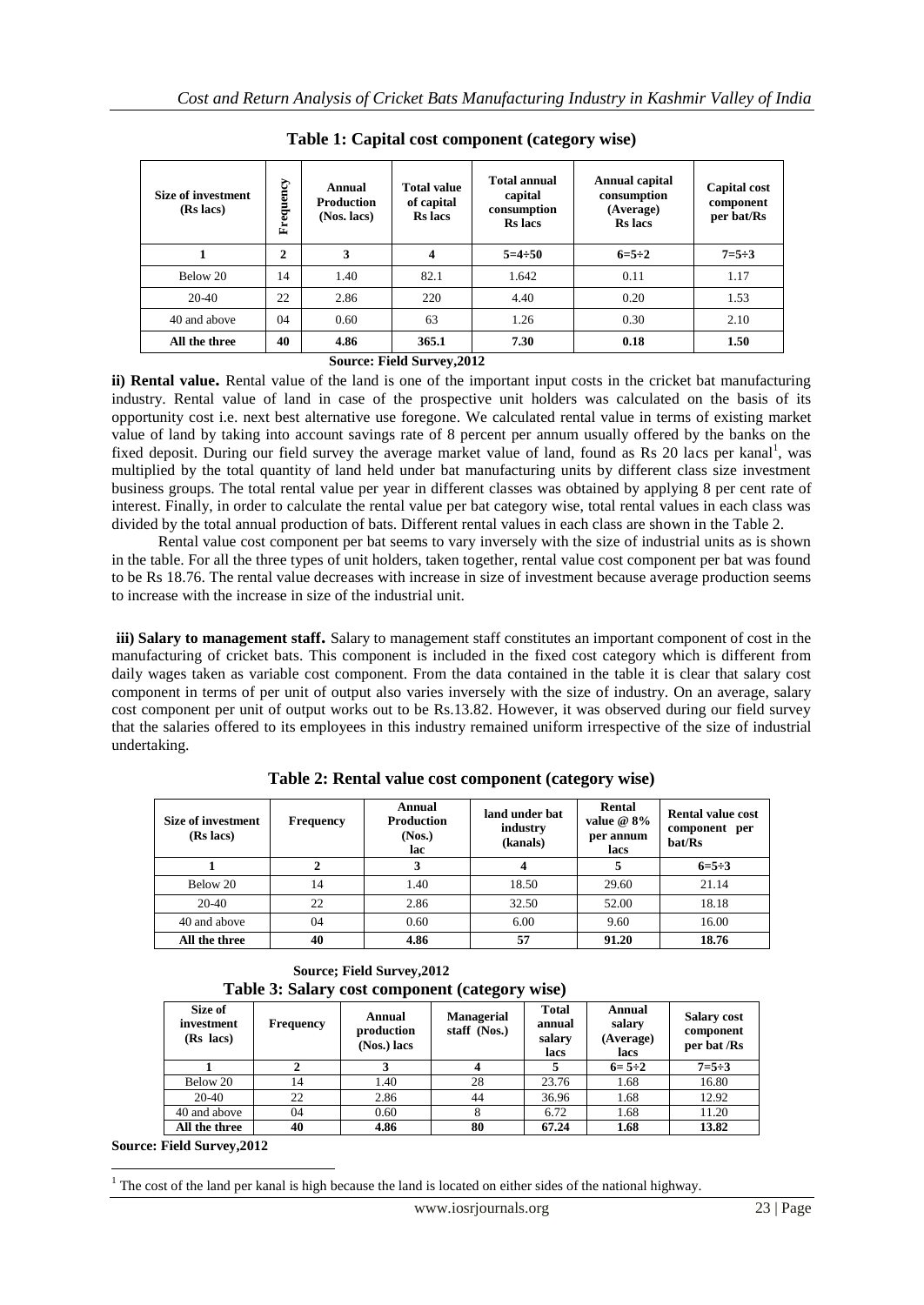**iv) Insurance.** Cricket bat manufacturing units are subject to various types of risks, to protect against such risks, units are insured. Analysis of the surveyed units revealed that when all the three categories are taken together, average annual insurance amounted to be Rs 0.11 lacs. However, the insurance cost component per bat varies according to size of investment. It was observed highest in case of large size investment holders i.e. Rs 1.40, followed by medium size investment unit holders and is lowest in case of small investment unit holders i.e. Re. 0.92. On the whole insurance cost component per unit of output was estimated as Re.0.92.

| Table 4: Histriance cost component (category<br>** 1967 |                  |                                       |                                               |                                               |                                                  |  |  |  |  |
|---------------------------------------------------------|------------------|---------------------------------------|-----------------------------------------------|-----------------------------------------------|--------------------------------------------------|--|--|--|--|
| Size of<br>investment<br>(Rs lacs)                      | <b>Frequency</b> | Annual<br><b>Production</b><br>(Nos.) | <b>Total annual</b><br>insurance (Rs<br>lacs) | Annual<br>insurance<br>(Average) (Rs<br>lacs) | <b>Insurance cost</b><br>component per<br>bat/Rs |  |  |  |  |
|                                                         |                  |                                       | 4                                             | $5=4:2$                                       | $6=4:3$                                          |  |  |  |  |
| Below 20                                                | 14               | 1.40                                  | 1.30                                          | 0.09                                          | 0.92                                             |  |  |  |  |
| 20-40                                                   | 22               | 2.86                                  | 2.50                                          | 0.11                                          | 0.87                                             |  |  |  |  |
| 40 and above                                            | 04               | 0.60                                  | 0.85                                          | 0.21                                          | 1.40                                             |  |  |  |  |
| All the three                                           | 40               | 4.86                                  | 4.65                                          | 0.11                                          | 0.95                                             |  |  |  |  |
|                                                         | --               | ----<br>_______                       |                                               |                                               |                                                  |  |  |  |  |

**Table 4: Insurance cost component (category wise)**

**Source: Field Survey,2012**

| Table 5: Other costs component (category wise) |  |  |  |
|------------------------------------------------|--|--|--|
|                                                |  |  |  |

| Size of<br>investment<br>(Rs lacs) | <b>Frequency</b> | Annual<br><b>Production</b><br>(Nos. lacs) | <b>Total annual</b><br>other costs Rs<br>lacs | <b>Annual</b><br>other cost<br>(Average)<br><b>Rs</b> lacs | Other cost<br>component per bat/<br>Rs |
|------------------------------------|------------------|--------------------------------------------|-----------------------------------------------|------------------------------------------------------------|----------------------------------------|
|                                    |                  |                                            |                                               | $5=4:2$                                                    | $6=4:3$                                |
| Below 20                           | 14               | 1.40                                       | 2.50                                          | 0.17                                                       | 1.78                                   |
| $20 - 40$                          | 22               | 2.86                                       | 3.70                                          | 0.16                                                       | 1.29                                   |
| 40 and above                       | 04               | 0.60                                       | 1.60                                          | 0.40                                                       | 2.66                                   |
| All the three                      | 40               | 4.86                                       | 7.80                                          | 0.19                                                       | 1.60                                   |

## **Source: Field survey,2012**

**v) Other costs.** The Other cost items like taxes and interest have been clubbed together and are shown in Table 5. For all the three categories of businesses taken together annual other costs, on an average, were calculated to be Rs 0.19 lacs. However, this component of the cost was observed highest in case of the large industrial enterprises with an establishment investment of more than 40 lacs, amounting to Rs0.40 lacs. Other cost component per bat was found to be highest in case of industrial unit holders with an investment of more than Rs 40 lacs and lowest in case of business with an investment of between Rs 20-40 lacs, accounting for Rs.2.66 and Rs 1.29 respectively.

# **4.2.1.2 Variable costs**

**.** 

**i) Raw material (willow)<sup>2</sup>** An important input without which bat industry is handicapped is willow. As we know**,** Cricket bats are mostly manufactured from willow. The table 6 shows that cost of raw material, on an average, for all the three categories was calculated to be Rs 12.88 lacs annually. Our analysis suggests that annual raw material consumption increases with the increase in the size of the industry which possibly suggests a no demand constrain condition. However, raw material cost component per bat tends to vary directly with the size of the industry among all the three categories. On an average for all the three categories together, raw material cost per unit of output works out to be Rs.106. The reason for increase in the cost per bat with the increase in the size of investment is that, because average annual raw material consumption increases with the size of investment. It appears that there is inverse relation between capital consumption efficiency and size of the business.

<sup>2.</sup> It includes cost of carrying the willow logs from primary producers to the industrial units.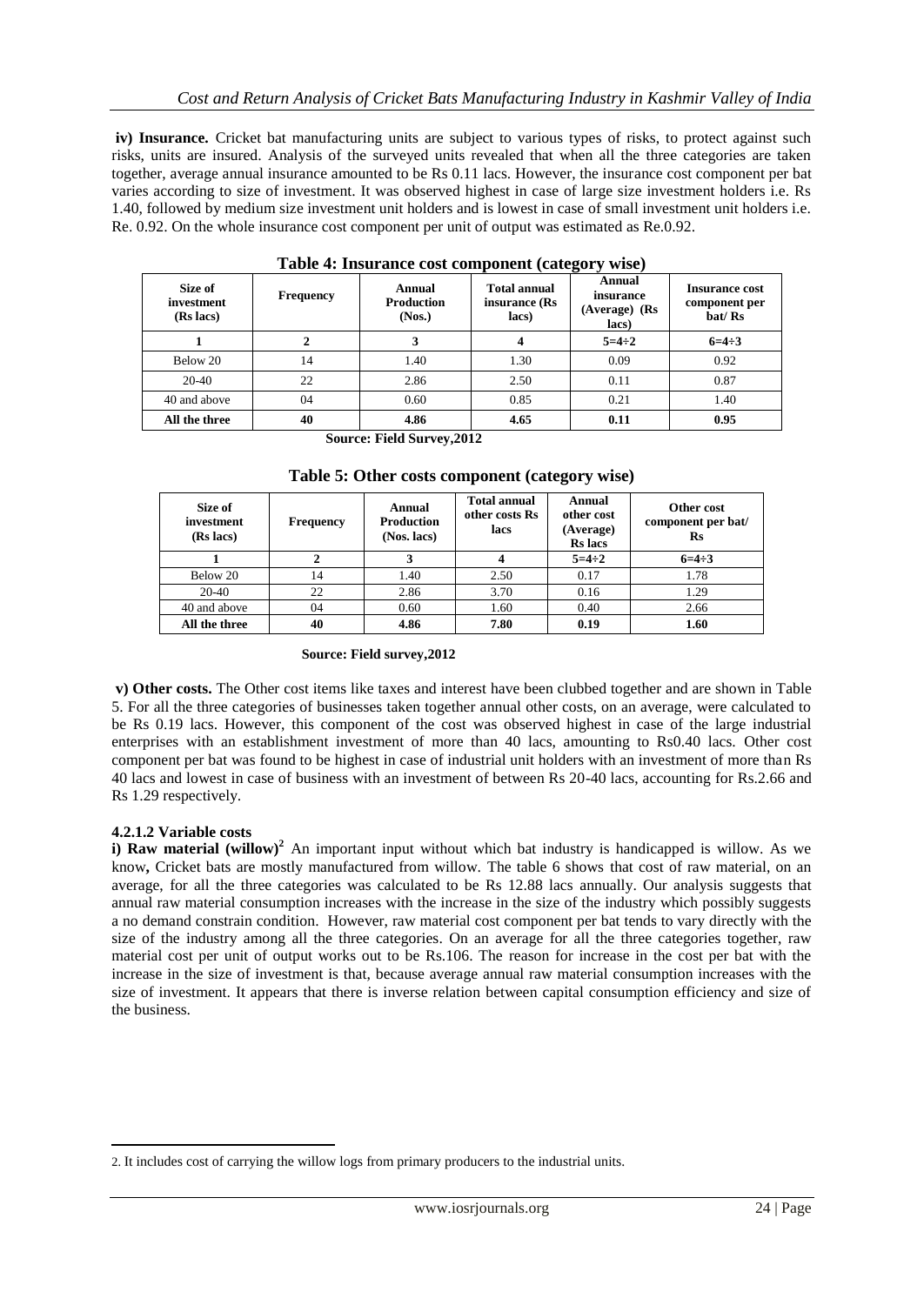| <b>THAT OF THE REMOVEMENT CODY COMPONIUM (CHIVE OF REMOVE</b> |              |                                            |                                                                      |                                                                             |                                              |  |  |  |  |
|---------------------------------------------------------------|--------------|--------------------------------------------|----------------------------------------------------------------------|-----------------------------------------------------------------------------|----------------------------------------------|--|--|--|--|
| Size of<br>investment<br>(Rs lacs)                            | Frequency    | Annual<br><b>Production</b><br>(Nos. lacs) | <b>Total annual</b><br>raw material<br>consumption<br><b>Rs</b> lacs | <b>Annual raw</b><br>material<br>consumption<br>(Average)<br><b>Rs</b> lacs | Raw material cost<br>component per<br>bat/Rs |  |  |  |  |
| 1                                                             | $\mathbf{2}$ | 3                                          | 4                                                                    | $5 = 4 \div 2$                                                              | $6=4:3$                                      |  |  |  |  |
| Below 20                                                      | 14           | 1.40                                       | 145.00                                                               | 10.35                                                                       | 103.57                                       |  |  |  |  |
| $20-40$                                                       | 22           | 2.86                                       | 305.50                                                               | 13.88                                                                       | 106.81                                       |  |  |  |  |
| 40 and above                                                  | 04           | 0.60                                       | 65.00                                                                | 16.25                                                                       | 108.33                                       |  |  |  |  |
| All the three                                                 | 40           | 4.86                                       | 515.50                                                               | 12.88                                                                       | 106.06                                       |  |  |  |  |
| Source: Field survey, 2012                                    |              |                                            |                                                                      |                                                                             |                                              |  |  |  |  |

**Table 6: Raw material cost component(Category wise)**

**ii) Human labour.** Labour plays a dominant role in the cricket bat manufacturing industry. Human labour in the bat industry is employed on monthly basis and paid in cash in the form of wages. Our analysis shows that annual wages of unit holders increases with the increase in size of investment. Which is obvious because with more investments more employment opportunity is generated. However, on an average, for all the three type of units the annual average wage is about to Rs 3.36 lacs. It is clear from the above table that labor cost component per bat increases with the increase in size of investment. Labour cost component per bat is lowest in case of unit holders with investment less than Rs 20 lacs (smallest), while in case of medium and large unit holders labour cost component per bat is almost same i.e. Rs 28.11 and Rs 28.33 respectively. The reason for lowest labour cost in smaller units is that these units are employing the family labour along with hired labour. Further, these small size unit holders are able to keep close watch in their business affairs, which adds to their efficient management.

**iii) Transport cost.** Our field study revealed that cricket bats are mostly exported to Delhi, Jalhander, Meerut, Gujarat, Mumbai, and Karnataka etc. In order to export cricket bats to these States, an industry pays transportation cost. The above table shows that while annual transport cost varies directly, the transport cost per unit of output varies indirectly with size of the enterprise. In case of unit holders with investment more than Rs 40 lacs, annual transport cost was highest i.e. Rs 2.02 lacs and lowest in case of the business with investment less than Rs 20 lacs, accounting for Rs 1.43 lacs. On an average, for all the three categories, annual transport cost was worked out to be Rs 1.70

|                                    |              |                                                   |                         |                                                   | <b>Employment</b>                     |                            |                                                    |                              |                                                  |
|------------------------------------|--------------|---------------------------------------------------|-------------------------|---------------------------------------------------|---------------------------------------|----------------------------|----------------------------------------------------|------------------------------|--------------------------------------------------|
| investment<br>(Rs lacs)<br>Size of | Frequency    | Production<br>(Nos. lacs)<br>Annual               | <b>Skilled</b><br>Nos.  | Annual<br>Rs lacs<br>Wages                        | Unskilled<br>Χó.                      | Annual<br>Rs lacs<br>Wages | Total annual<br>Rs lacs<br>wages                   | (Avg.) Rs lacs<br>Ann. wages | component per<br>Labour cost<br><b>bat/Rs</b>    |
| $\mathbf{1}$                       | $\mathbf{2}$ | 3                                                 | $\overline{\mathbf{4}}$ | 5                                                 | 6                                     | 7                          | $8 = 5 + 7$                                        | $9=8:2$                      | $10=8:3$                                         |
| Below 20                           | 14           | 1.40                                              | 50                      | 30                                                | 15                                    | 7.2                        | 37.20                                              | 2.65                         | 26.42                                            |
| $20-40$                            | 22           | 2.86                                              | 90                      | 54                                                | 55                                    | 26.40                      | 80.40                                              | 3.65                         | 28.11                                            |
| 40 and<br>above                    | 04           | 0.60                                              | 20                      | 12                                                | 12                                    | 5.04                       | 17.04                                              | 4.26                         | 28.33                                            |
| All the<br>three                   | 40           | 4.86                                              | 160                     | 96                                                | 66                                    | 38.64                      | 134.64                                             | 3.36                         | 27.70                                            |
|                                    |              | Table 8: Transport cost component (Category wise) |                         | Source: Field survey, 2012                        |                                       |                            |                                                    |                              |                                                  |
| Size of<br>investment<br>(Rs lacs) |              | <b>Frequency</b>                                  |                         | <b>Annual</b><br><b>Production</b><br>(Nos. lacs) | Annual<br>transport cost<br>(Rs lacs) |                            | Average<br>transport cost<br>per unit<br>(Rs lacs) |                              | <b>Transport cost</b><br>component per<br>bat/Rs |
| $\mathbf{1}$                       |              | $\overline{2}$                                    |                         | 3                                                 | 4                                     |                            | $5 = 4 \div 2$                                     |                              | $6=4:3$                                          |
| Below 20                           |              | 14                                                |                         | 1.40                                              | 20.10                                 |                            | 1.43                                               |                              | 14.35                                            |
| 20-40                              |              | 22                                                |                         | 2.86                                              | 40.15                                 |                            | 1.82                                               |                              | 14.03                                            |
| 40 and above                       |              | 04                                                |                         | 0.60                                              | 8.10                                  |                            | 2.02                                               |                              | 13.50                                            |
|                                    |              |                                                   |                         |                                                   |                                       |                            |                                                    |                              |                                                  |
| All the three                      |              | 40                                                |                         | 4.86                                              | 68.35                                 |                            | 1.70                                               |                              | 14.06                                            |

**Table 7: Human labour cost component (Category wise)**

**Source: Field survey,2012**

**Table 8: Transport cost component (Category wise)** 

| Size of<br>investment<br>(Rs lacs) | <b>Frequency</b> | Annual<br><b>Production</b><br>(Nos. lacs) | Annual<br>transport cost<br>(Rs lacs) | Average<br>transport cost<br>per unit<br>(Rs lacs) | <b>Transport cost</b><br>component per<br>bat/Rs |
|------------------------------------|------------------|--------------------------------------------|---------------------------------------|----------------------------------------------------|--------------------------------------------------|
|                                    | 2                | 3                                          | 4                                     | $5 = 4 \div 2$                                     | $6=4:3$                                          |
| Below 20                           | 14               | 1.40                                       | 20.10                                 | 1.43                                               | 14.35                                            |
| $20-40$                            | 22               | 2.86                                       | 40.15                                 | 1.82                                               | 14.03                                            |
| 40 and above                       | 04               | 0.60                                       | 8.10                                  | 2.02                                               | 13.50                                            |
| All the three                      | 40               | 4.86                                       | 68.35                                 | 1.70                                               | 14.06                                            |
|                                    |                  | $C_{\text{average}}$ Eald $\alpha$         |                                       |                                                    |                                                  |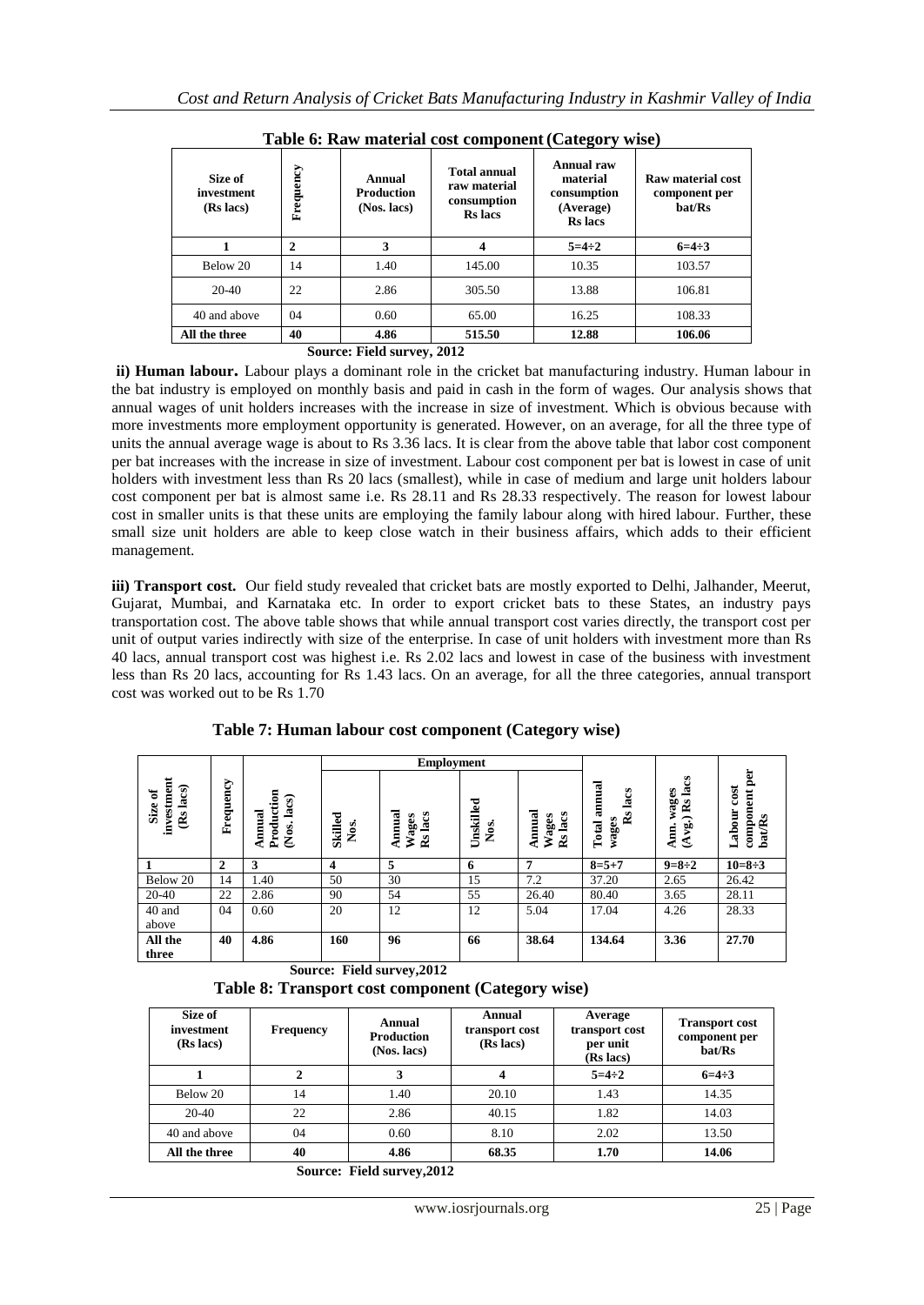lacs.. Transport cost component per bat stands at Rs 14.35, Rs 14.03 and Rs 13.50 for small, medium and large unit holders respectively. It was reported, as well as personally observed, from the field survey that large business units mostly had their own means of transport for export of their products because of which they could economise the transport costs.

**iv). Power and fuel**. For the functioning of cricket bat manufacturing industry, power and other fuels plays an important role. Fuel composition in our analysis includes consumption of power, diesel and petrol. Table 9 depicts that, on an average, energy cost increase with the increase in level of investment. In case of the unit holders with investment more than Rs 40 lacs, energy cost is highest, accounting for Rs 0.72 lacs annually, followed by the industrial activity with investment between Rs 20-40 lacs and is lowest in case of the business with investment below Rs 20 lacs, accounting for 0.6 lacs and Rs 0.48 lacs respectively. The table also shows that, per unit energy cost is almost same for all the three categories ranging between Rs 4.6 to Rs 4.8 with an average for all the three equal to Rs 4.6.

| Size of<br>investment<br>(Rs lacs) | <b>Frequency</b> | Annual<br>Production<br>(Nos. lacs) | <b>Power</b><br>charges<br>annually<br><b>Rs</b> lacs | Fuel<br>charges<br>annually<br><b>Rs</b> lacs | <b>Total</b><br>energy<br>cost<br><b>Rs</b> lacs | Annual<br>energy cost<br>(Average)<br><b>Rs</b> lacs | <b>Energy cost</b><br>component<br>per bat/Rs |
|------------------------------------|------------------|-------------------------------------|-------------------------------------------------------|-----------------------------------------------|--------------------------------------------------|------------------------------------------------------|-----------------------------------------------|
|                                    | 2                |                                     | $\boldsymbol{4}$                                      | 5                                             | $6=4+5$                                          | $7=6:2$                                              | $8=6:3$                                       |
| Below 20                           | 14               | 1.40                                | 3.36                                                  | 3.36                                          | 6.72                                             | 0.48                                                 | 4.8                                           |
| $20-40$                            | 22               | 2.86                                | 5.28                                                  | 7.92                                          | 13.20                                            | 0.60                                                 | 4.6                                           |
| 40 and above                       | 04               | 0.60                                | 0.96                                                  | 1.92                                          | 2.88                                             | 0.72                                                 | 4.8                                           |
| All the three                      | 40               | 4.86<br>$\alpha$ and $\alpha$       | 9.60<br>$\mathbf{r}$ . $\mathbf{r}$<br>AA             | 13.20                                         | 22.8                                             | 0.57                                                 | 4.6                                           |

 **Table 9: Power and fuel cost component (category wise)**

**v) Other costs.** These costs include expenditure on grips, thread, ragmal, polish, and handles in our study. Table 10 gives a clear picture of these costs.The annual other costs, on an average, are calculated to be Rs 2.56 lacs for all the three categories, while as interms of per unit of output basis it amounts to Rs. 21. The analysis also shows that these costs tend to decrease with the large scale production. The reason being that the large investment unit holders directly purchases items like grip, thread, fevicol etc from the wholesalers at concessional prices.

**vi) Repair and maintenance.** These costs constitute almost insignificant proportion of the cost of production. The above table reveals that, repair and maintenance costs are highest in case of those industrial units whose investment is more than Rs 40 lacs, accounting for Rs 0.11 lacs and is lowest in case of those industrial units whose investment less than Rs 20 lacs, accounting for Rs 0.08 lac. On an average repair and maintenance cost works out to be Rs 0.09 lacs for all the three categories taken together. However, repair and maintenance cost component per bat is almost same for all the three categories.

 **Table 10: Other costs component (category wise)**

| Size of<br>investment<br>(Rs lacs) | <b>Frequency</b> | Annual<br><b>Production</b><br>(Nos. lacs) | <b>Other</b><br>annual costs<br><b>Rs</b> lacs | Average<br>annual<br>other<br>costs per<br>unit Rs<br>lacs | Other cost<br>component per<br>bat/Rs |
|------------------------------------|------------------|--------------------------------------------|------------------------------------------------|------------------------------------------------------------|---------------------------------------|
|                                    | $\mathbf{2}$     | 3                                          | 4                                              | $5=4:2$                                                    | $6=4:3$                               |
| Below 20                           | 14               | 1.40                                       | 32.90                                          | 2.35                                                       | 23.50                                 |
| 20-40                              | 22               | 2.86                                       | 58.30                                          | 2.65                                                       | 20.38                                 |
| 40 and above                       | 04               | 0.60                                       | 11.20                                          | 2.80                                                       | 18.66                                 |
| <b>Total</b>                       | 40               | 4.86                                       | 102.40                                         | 2.56                                                       | 21.06                                 |

 **Source: Field survey,2012**

**Source: Field survey,2012**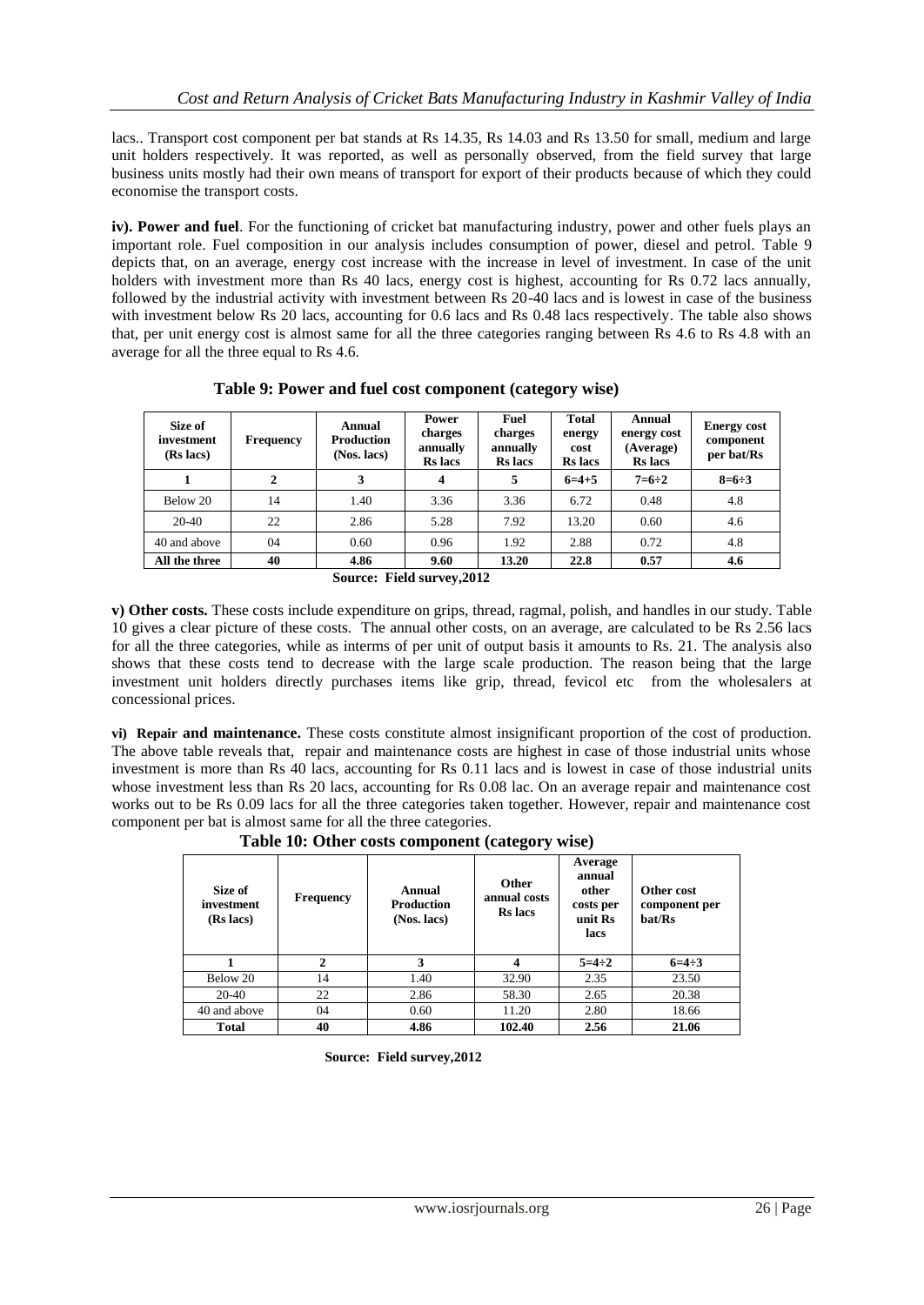| Size of<br>investment<br>(Rs lacs) | <b>Frequency</b> | Annual<br><b>Production</b><br>(Nos. lacs) | <b>Repairs and</b><br>maintenance<br><b>Rs</b> lacs | Average repair<br>and<br>maintenance<br>cost Rs lacs | <b>Repairs and</b><br>maintenance<br><b>Cost component</b><br>per bat/Rs |  |  |  |  |
|------------------------------------|------------------|--------------------------------------------|-----------------------------------------------------|------------------------------------------------------|--------------------------------------------------------------------------|--|--|--|--|
|                                    |                  |                                            |                                                     | $5=4:2$                                              | $6=4:3$                                                                  |  |  |  |  |
| Below 20                           | 14               | 1.40                                       | 1.12                                                | 0.08                                                 | 0.80                                                                     |  |  |  |  |
| 20-40                              | 22               | 2.86                                       | 2.20                                                | 0.10                                                 | 0.76                                                                     |  |  |  |  |
| 40 and above                       | 04               | 0.60                                       | 0.44                                                | 0.11                                                 | 0.76                                                                     |  |  |  |  |
| All the three                      | 40               | 4.86                                       | 3.76                                                | 0.09                                                 | 0.77                                                                     |  |  |  |  |

**Table 11: Repair and maintenance cost component (Category wise)**

# **Source: Field survey,2012**

# **4.2.1.3 Cost Composition and Aggregation**

 So for as the cost structure of cricket bat manufacturing industry is concerned, raw material is the most expensive input. On an average, raw material constitutes about 50 percent of the total cost. This cost component, however, is highest in case of large business unit holders i.e. 52.13 percent, followed by medium investment business units and is lowest i.e. 41.07 percent in case of small investment business units. Human labour cost component per bat is the second major input which on average accounts for 13.46 percent of the total cost. It is highest in case of the business with investment more than Rs 40 lacs, accounting for 13.66 percent and is lowest in case of the business unit holders with investment less than Rs 20 lacs, accounting for 12.33 percent. Other costs including expenditure on handles, grips, thread etc. is the third major input cost, constituting about 10 percent of the total cost on an average for all the three categories. This cost component is highest in case of small investment unit holders i.e. 10.90 percent, followed by medium investment unit holders and lowest in case of large investment unit holders i.e. 8.98 percent. Rental value enters the cost composition as the fourth major input. This cost constitutes 8.76 percent of the total cost. This cost component is highest in case of small investment unit holders i.e. 9.81 percent, followed by medium investment unit holders and lowest in case oflarge investment unit holders i.e. 7.7 percent.

|                               |           | Fixed Costs (Rs.) |                 |                |                |                |                            | Variable costs (Rs.) |                  |                   |                |                           |                        |                            |                                 |
|-------------------------------|-----------|-------------------|-----------------|----------------|----------------|----------------|----------------------------|----------------------|------------------|-------------------|----------------|---------------------------|------------------------|----------------------------|---------------------------------|
| Investment level<br>(Rs. lac) | Frequency | Annual<br>salary  | Rental value    | Other costs *  | Capital        | Insurance      | <b>Total fixed</b><br>cost | Raw material         | cost<br>Labour   | Transport<br>cost | Fuel charges   | $costs**$<br><b>Other</b> | maintenance<br>Repair/ | variable<br>Total<br>costs | Per bat/Rs<br><b>Total Cost</b> |
| <b>Below</b><br>20            | 14        | 16.80 (7.79)      | (9.81)<br>21.14 | (0.82)<br>1.78 | (0.54)<br>1.17 | (0.42)<br>0.92 | 41.84 (19.42)              | 103.57(41.07)        | 26.57(12.33)     | (6.66)<br>14.35   | (2.22)<br>4.28 | 23.5 (10.90)              | 0.80(0.37)             | 173.59(80.57)              | 215.43 (100)                    |
| $20 -$<br>40                  | 22        | (6.16)<br>12.92   | (8.67)<br>18.18 | 1.29(0.61)     | (0.73)<br>1.53 | (0.41)<br>0.87 | 34.78 (16.60)              | 106.81(50.99)        | 28.11 (13.66)    | 14.03 (6.69)      | (2.19)<br>4.6  | 20.38 (9.72)              | 0.76 (0.36)            | 174.69(83.39)              | 209.47 (100)                    |
| 40 &<br>above                 | 04        | (5.39)<br>11.20   | 16.00(7.7)      | (1.28)<br>2.66 | (1.01)<br>21   | (0.67)<br>1.40 | (16.04)<br>33.34           | 108.33(52.13)        | 28.40 (13.66)    | 13.50 (6.49)      | (2.31)<br>4.8  | 18.66 (8.98)              | 0.76 (0.36)            | 174.45(83.95)              | 207.79 (100)                    |
| Avera<br>ge                   | 40        | (6.56)<br>13.82   | (8.76)<br>18.44 | (0.75)<br>1.60 | (0.71)<br>1.50 | (0.45)<br>0.95 | (17.24)<br>36.31           | 106.23(50.45)        | (13.46)<br>28.36 | 13.96 (6.63)      | (2.23)<br>4.7  | (9.89)<br>20.84           | (0.36)<br>0.77         | (82.75)<br>174.24          | 210.55 (100)                    |

 **Source: Calculated from tables 1 to 11.** *Figure in the parentheses reflect the percentage shares of inputs*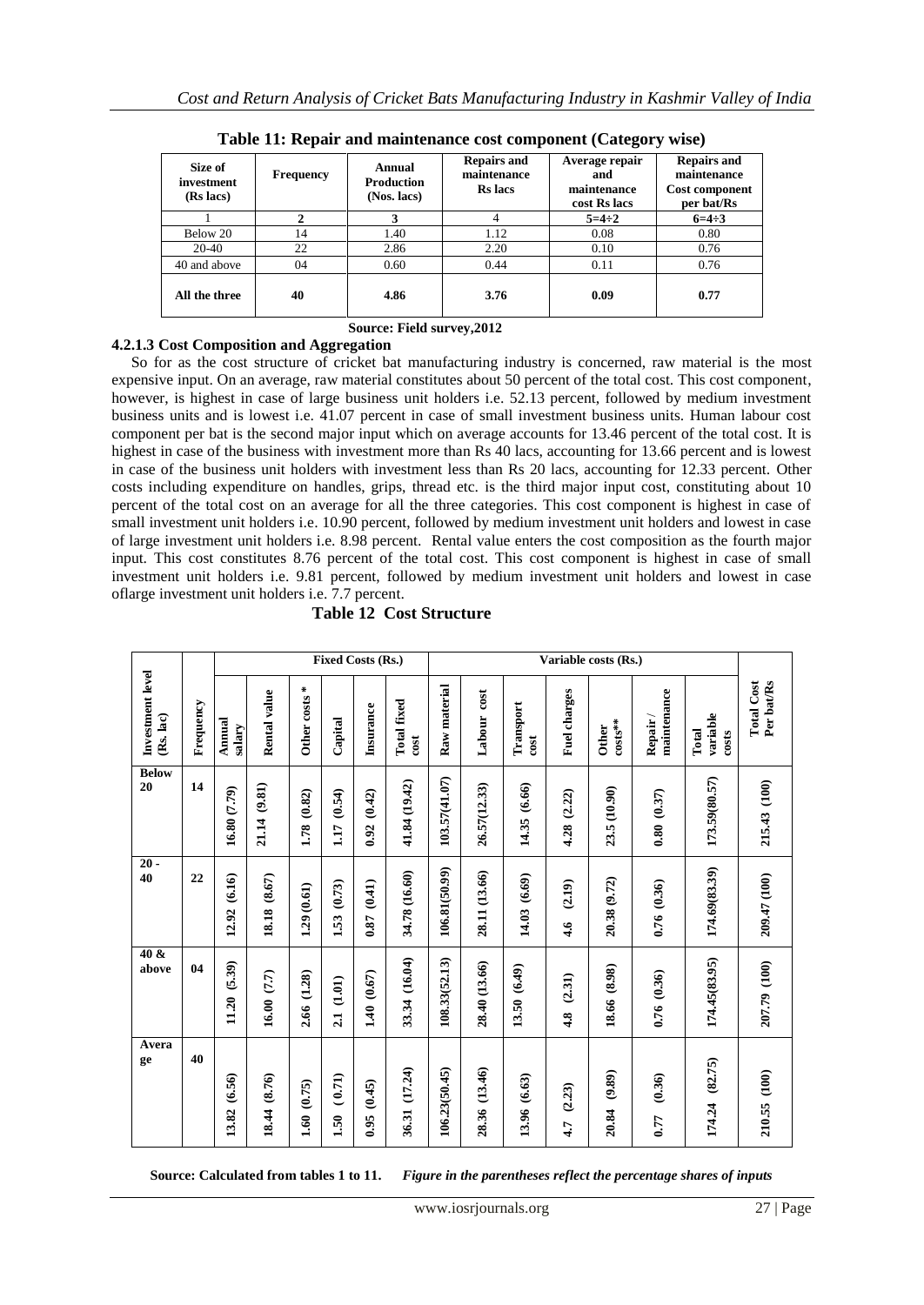Transport cost component per bat is the fifth rank input of the cricket bat manufacturing industry which, on an average, accounts for about 7 percent of the total cost. The share of this cost component per bat was found to be almost same in all the three types of enterprises. Annual salary cost component occupies the sixth rank in the cost structure constituting about 6 percent of the total cost. This cost component stood highest in case of small investment unit holders i.e. 7.79 per cent followed by medium investment unit holders and lowest in case of large investment unit holders i.e. 5.37 percent. Cost of capital consumption, insurance, other costs, repair and maintenance appear to be less than 1 per cent in each respective category.



 **Fig.6 Cost Structure (Percentage share of inputs)**  *\* include expenses on handles, grips, polish etc. \*\* include interests and taxes*

In order to work out the total cost per unit of output (per bat) all the fixed and variable cost components have been clubbed together. By clubbing them total expenditure per bat has been worked out which is shown in the table 12. As is clear from the data in table that average cost decreases with the increase in the level of investment. It is highest in case of small investment unit holders and lowest in case of large investment unit holders. The above analysis gives an indication that cricket bat manufacturing industry is subject to increasing returns to scale

# **4.2.1.4 Returns to Investment**

An assessment of the returns from the sale of cricket bats was made on the basis of unit selling price. Since the products offered by these manufacturing units are generally of different price ranges, an average price of Rs. 550 was chosen after deliberating with the respondent unit holders. Based on this price the gross returns, on an average, in each of three classes of industries varied significantly showing a rising trend as the size of plant and machinery increased. Conversely, total production costs first seem to increase from small to medium investment class industry and then decline substantially in case of large class industries. Finally, as our estimates suggest the average total cost (per unit of output) continuously shows a declining tendency with the increase in the size of industry and the level of output. These findings are suggestive of the fact that cricket bat industry is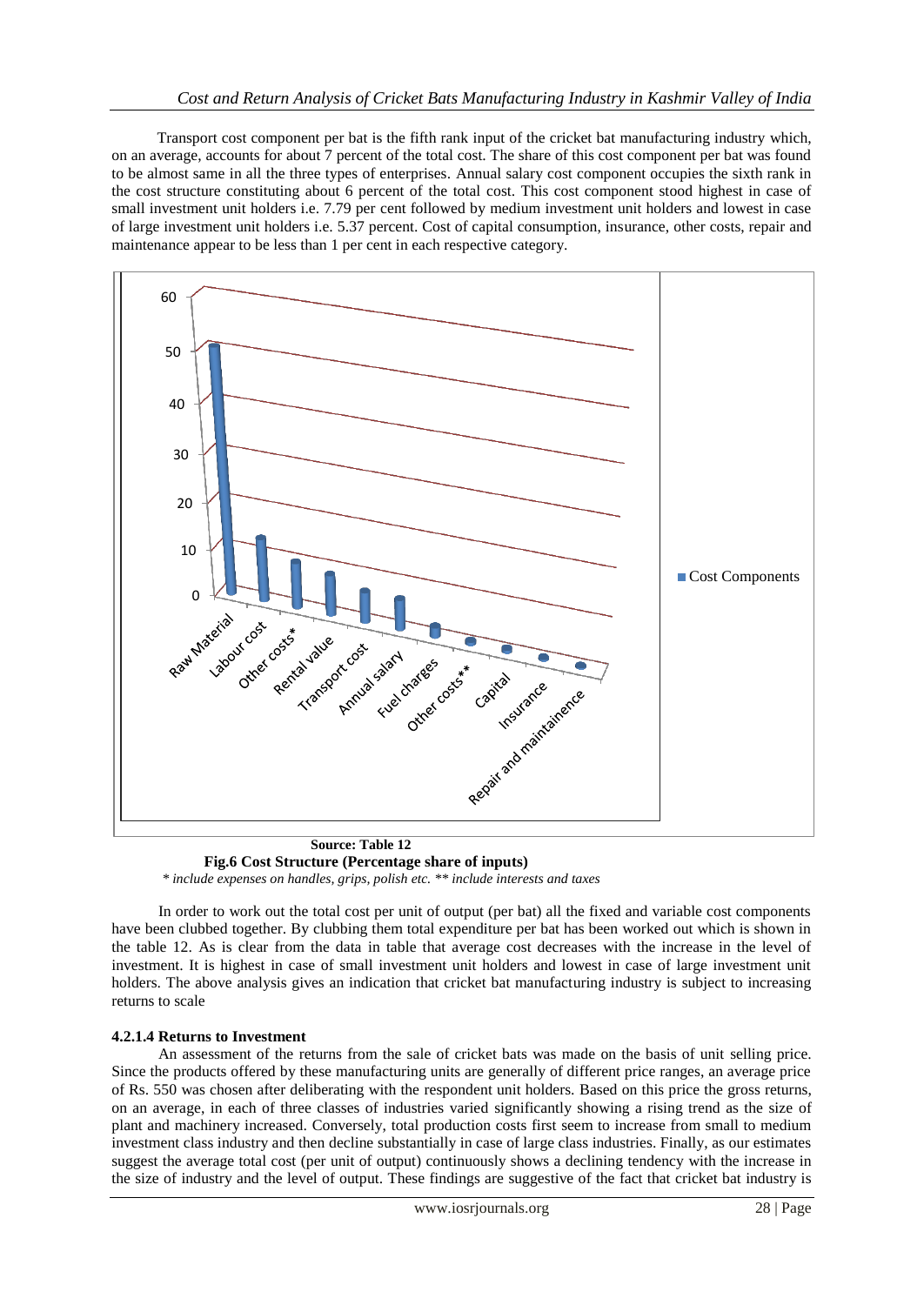subject to economies of scale. So for as the returns are concerned, the analysis suggests that net returns per unit of output have a tendency to increase with the level of investment, so that larger business holdings seem to earn higher profits.

|                                                                                                                                                                                                                                                                                                                                                                                                                                                                                                                                                                                                                                                                                                                                                                                                                                                                                                                                                                                                                                                                                                                                                                                                                                                                                                                                                                                                                                                                                                                                                                                                                                                                                                                                                                                                                                                                            | Investment<br>Rs.lac            | Frequency | Annual production<br>nos. lac | Rs. lac<br>Gross revenue<br>(Qty ×price) | return Rs.lac<br>Average gross | Total production cost*<br>Rs. lac | Net returns<br>Rs.lac | Average (total) cost **<br>Rs | (price – average cost)<br>Rs<br>Net ret. per bat |  |
|----------------------------------------------------------------------------------------------------------------------------------------------------------------------------------------------------------------------------------------------------------------------------------------------------------------------------------------------------------------------------------------------------------------------------------------------------------------------------------------------------------------------------------------------------------------------------------------------------------------------------------------------------------------------------------------------------------------------------------------------------------------------------------------------------------------------------------------------------------------------------------------------------------------------------------------------------------------------------------------------------------------------------------------------------------------------------------------------------------------------------------------------------------------------------------------------------------------------------------------------------------------------------------------------------------------------------------------------------------------------------------------------------------------------------------------------------------------------------------------------------------------------------------------------------------------------------------------------------------------------------------------------------------------------------------------------------------------------------------------------------------------------------------------------------------------------------------------------------------------------------|---------------------------------|-----------|-------------------------------|------------------------------------------|--------------------------------|-----------------------------------|-----------------------|-------------------------------|--------------------------------------------------|--|
|                                                                                                                                                                                                                                                                                                                                                                                                                                                                                                                                                                                                                                                                                                                                                                                                                                                                                                                                                                                                                                                                                                                                                                                                                                                                                                                                                                                                                                                                                                                                                                                                                                                                                                                                                                                                                                                                            | 3<br>1<br>$\boldsymbol{2}$<br>4 |           |                               |                                          | $5 = 4 \div 2$                 | 6                                 | $7 = 4 - 6$           | 8                             | 9                                                |  |
|                                                                                                                                                                                                                                                                                                                                                                                                                                                                                                                                                                                                                                                                                                                                                                                                                                                                                                                                                                                                                                                                                                                                                                                                                                                                                                                                                                                                                                                                                                                                                                                                                                                                                                                                                                                                                                                                            | Below -20                       | 14        | 1.40                          | 770.00                                   | 55.00                          | 301.84                            | 468.60                | 215.43                        | 334.57                                           |  |
|                                                                                                                                                                                                                                                                                                                                                                                                                                                                                                                                                                                                                                                                                                                                                                                                                                                                                                                                                                                                                                                                                                                                                                                                                                                                                                                                                                                                                                                                                                                                                                                                                                                                                                                                                                                                                                                                            | 20-40                           | 22        | 2.86                          | 1573.00                                  | 71.50                          | 599.34                            | 973.66                | 209.47                        | 340.53                                           |  |
|                                                                                                                                                                                                                                                                                                                                                                                                                                                                                                                                                                                                                                                                                                                                                                                                                                                                                                                                                                                                                                                                                                                                                                                                                                                                                                                                                                                                                                                                                                                                                                                                                                                                                                                                                                                                                                                                            | 40 and<br>above                 | 04        | 0.60                          | 330.00                                   | 82.50                          | 124.69                            | 205.31                | 207.79                        | 342.20                                           |  |
|                                                                                                                                                                                                                                                                                                                                                                                                                                                                                                                                                                                                                                                                                                                                                                                                                                                                                                                                                                                                                                                                                                                                                                                                                                                                                                                                                                                                                                                                                                                                                                                                                                                                                                                                                                                                                                                                            | All the<br>three                | 40        | 4.86                          | 2673.00                                  | 208.50                         | 1025.84                           | 1647.16               | 210.55                        | 339.45                                           |  |
| In terms of returns per rupee of investment, the gross returns vary between Rs 2.55 to Rs 2.64 among<br>categories, which on average is calculated as Rs 2.60 for all the three categories. Gross returns per rue<br>investment is highest in case of large investment unit holders, accounting for Rs. 2.64, followed by mediu<br>investment unit holders and is lowest in case of small investment unit holders i.e. Rs 2.55. Net returns per<br>of investment, on an average, are calculated to amount Rs 1.60 for all the three categories. It is highest in o<br>large investment unit holders i.e. Rs 1.64, followed by medium size investment unit holders and is low<br>case of small investment unit holders, accounting for Rs 1.55. An average value of 0.61 obtained for net<br>margin signifies a very high degree of short-term profitability. (Table 14)<br>The estimation of production function of a Cobb-Douglas form, for cricket bat manufacturing in<br>on the basis of cross sectional data concerning a random sample of 40 units revealed the following equatio<br>$R^2 = 0.64$<br>Log Q = $0.3992 + 0.9752 \log L + 0.3442 \log K$<br>Se $(\hat{\alpha}) = 0.1828$ Se $(\hat{\beta}) = 0.1319$<br>Or, Q = A (L) $^{0.9752}$ (K) $^{0.3424}$ where,<br>where, $A = e^{0.3992}$<br>From the above estimated results, it is observed that the output elasticities of labor and capital are (<br>and 0.3424 respectively. In other words, holding the capital input constant, a one percent increase in labor<br>leads on the average to about 0.97 percent increase in output. Similarly, holding the labor input constant,<br>percent increase in capital leads on the average to about 0.34 percent increase in output. From the stat<br>view point, the estimated model fits the data well, the $R^2$ – value of 0.64 means that about 64 percent |                                 |           |                               |                                          |                                |                                   |                       |                               |                                                  |  |
| variation in the (log of) output is explained by the (logs of) labor and capital. Adding the two output elasti<br>we obtain a value of 1.3176, indicating a condition of increasing returns to scale. On the basis of esti<br>standard errors the elasticity of output with respect to labour and capital appears statistically significant.<br>we can conclude that cricket bat manufacturing industry is subject to increasing returns to scale i.e. wi<br>increase in the size of investment average cost of production declines.                                                                                                                                                                                                                                                                                                                                                                                                                                                                                                                                                                                                                                                                                                                                                                                                                                                                                                                                                                                                                                                                                                                                                                                                                                                                                                                                       |                                 |           |                               |                                          |                                |                                   |                       |                               |                                                  |  |

 **Table 13: Calculation of gross and net returns**

In terms of returns per rupee of investment, the gross returns vary between Rs 2.55 to Rs 2.64 among three categories, which on average is calculated as Rs 2.60 for all the three categories. Gross returns per rupee of investment is highest in case of large investment unit holders, accounting for Rs. 2.64, followed by medium size investment unit holders and is lowest in case of small investment unit holders i.e. Rs 2.55. Net returns per rupee of investment, on an average, are calculated to amount Rs 1.60 for all the three categories. It is highest in case of large investment unit holders i.e. Rs 1.64, followed by medium size investment unit holders and is lowest in case of small investment unit holders, accounting for Rs 1.55. An average value of 0.61 obtained for net profit margin signifies a very high degree of short-term profitability. (Table 14)

 The estimation of production function of a Cobb-Douglas form, for cricket bat manufacturing industry on the basis of cross sectional data concerning a random sample of 40 units revealed the following equation:

Log Q = 0.3992 + 0.9752 log L + 0.3442 log K 
$$
R^2 = 0.64
$$

 From the above estimated results, it is observed that the output elasticities of labor and capital are 0.9752 and 0.3424 respectively. In other words, holding the capital input constant, a one percent increase in labor input leads on the average to about 0.97 percent increase in output. Similarly, holding the labor input constant, a one percent increase in capital leads on the average to about 0.34 percent increase in output. From the statistical view point, the estimated model fits the data well, the  $R^2$  – value of 0.64 means that about 64 percent of the variation in the(log of) output is explained by the(logs of) labor and capital. Adding the two output elasticities, we obtain a value of 1.3176, indicating a condition of increasing returns to scale. On the basis of estimated standard errors the elasticity of output with respect to labour and capital appears statistically significant. Thus, we can conclude that cricket bat manufacturing industry is subject to increasing returns to scale i.e. with the increase in the size of investment average cost of production declines.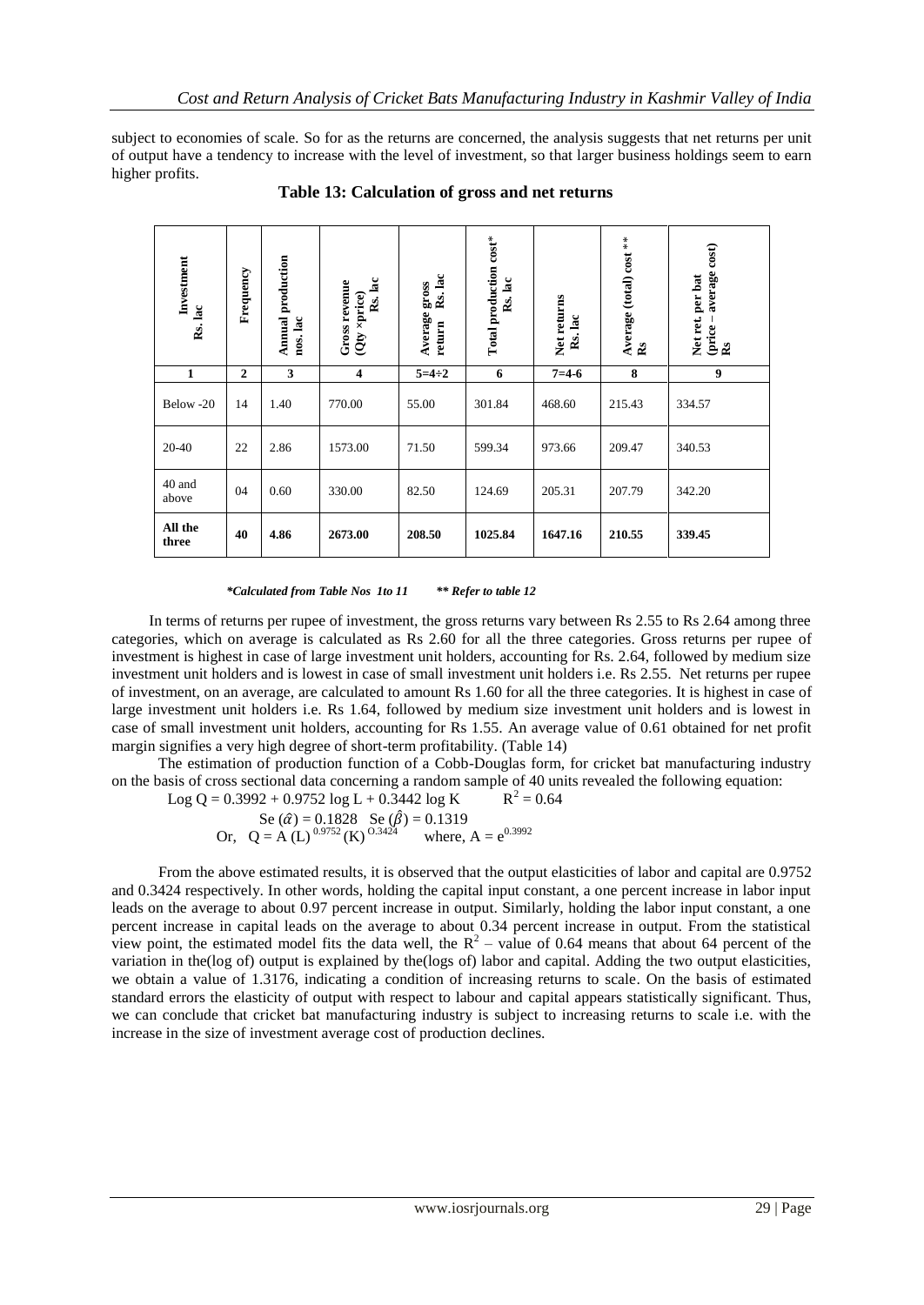**11**<br> **Example 10**<br> **Example 10**<br> **Example 10**<br> **Example 10**<br> **Example 10**<br> **Example 10**<br> **Example 10**<br> **Example 10**<br> **Example 10**<br> **Example 10**<br> **Example 10**<br> **Example 10**<br> **Example 10**<br> **Example 10**<br> **Example 10**<br> **Exam Net returns per rupee**  Vet returns per rupee profit margin **Net profit margin investment Rs.** Net **1 2 3 4=3÷2 5=3-2 6=5÷2 7=5÷3** Below 20 301.84 770.00 2.55 468.16 1.55 0.60 20 – 40 599.38 1573.00 2.62 973.62 1.62 0.61 40 & above 124.69 330.00 2.64 205.31 1.64 0.82 **All the three 1025.84 2673.00 2.60 1647.16 1.60 0.61**

 **Table 14: Calculation of return on capital**

# **V. Summary and Concluding Remarks**

To sum up following observations are made:

- i. The analysis shows that variable costs constitute more than 80 percent and fixed costs less than 20 percent of the total Production cost.
- ii. The dominant input cost in all the three investment unit holders is raw material that constitutes more than half of the total cost, followed by labour and other costs including handle, grip, thread etc, accounting for about 14 percent and 10 percent respectively.
- iii Net returns increase with the increase in the size of industry. The study also shows that small investment unit holders are least profitable because of higher cost of production per unit of output in terms of annual salary, rental value and other costs in the fixed cost category. Contrarily, small unit holders account for relatively lower variable costs but this advantage is more than offset by their relatively higher fixed costs.
- iv. Net returns per rupee of investment vary between 1.55 and 1.64 among all the three categories, with an average value of 1.60, and an average net profit margin ratio of about 0. 60.

 The forgoing analysis suggests that cricket bat manufacturing industry has the potential to absorb the local educated youth and can act as a nursery for the development of entrepreneurial talent in the valley as a whole, since elasticity of output with respect to labour is very high the possibility of gainful employment seems to be very bright. This industry is highly profitable with a tendency to exhibit increasing returns to scale coupled with a very vast market leaving the industry virtually with no demand constraint. However, on the supply side the main obstacle seems to be the raw material, especially the willow logs, which is a very expensive and dominant input constituting about half of the cost of production. To remove this impediment role of the government in ensuring a strong supply side response through appropriate policy and incentives to create a suitable investment climate is very crucial. Launching pilot projects for growing willows, especially high quality English willows, along with imported technical knowhow can help this industry to become competitive at global level and penetrate the international markets.

#### **References**

- [1] Anonymous, *Diagnostic Study Report of Cricket Bat Manufacturing Cluster,* District Industries Centre Anantnag (2010*)* J&K Government*.*
- [2] Anonymous, *Detailed Project Report of Common Facility Centre*, Directorate of Industries and Commerce (2009), Government of J&K
- [3] A. Marshall, *Elements of Economics of Industry* (Macmillan & Co. London, 1958 edition).
- [4] C.E. Pratten, *Economics of Scale in Manufacturing Industries*(D.A.E. Occasional Paper No. 28, Cambridge University Press, Cambridge, 1971)
- [5] D. Mueller, *Profits in the Long-run* (Cambridge University Press, 1986)
- [6] D. Needham, *Economic Analysis and Industrial Structure* (Holt, Rinehart and Winston, New York, 1969)
- [7] Damodar, N Gujrati, *Basic Econometrics* (Tata McGraw Hill Education Private Limited, New Delhi, 2012)
- [8] E, Penrose, *The Theory of the Growth of the Firm* (Blackwell, Oxford, 1959)
- [9] G. Whttington, *The Prediction of Profitability* ( Deptt. of Applied EconomicsCambridge University, Occasional Paper No. 22, Cambridge University Press, Cambridge, 1976.Francisco, 1973)
- [10] G.C. Philippatos, *Financial Analysis: Theory and Technique* (Holden & Day Inc., San G.J. Stigler, the Organization of Industries, R.D. Irwin, Homewood, 1968)<br>H. Speight, *Economics and Industrial Efficiency* (Macmillan & Co., London, 1970)
-